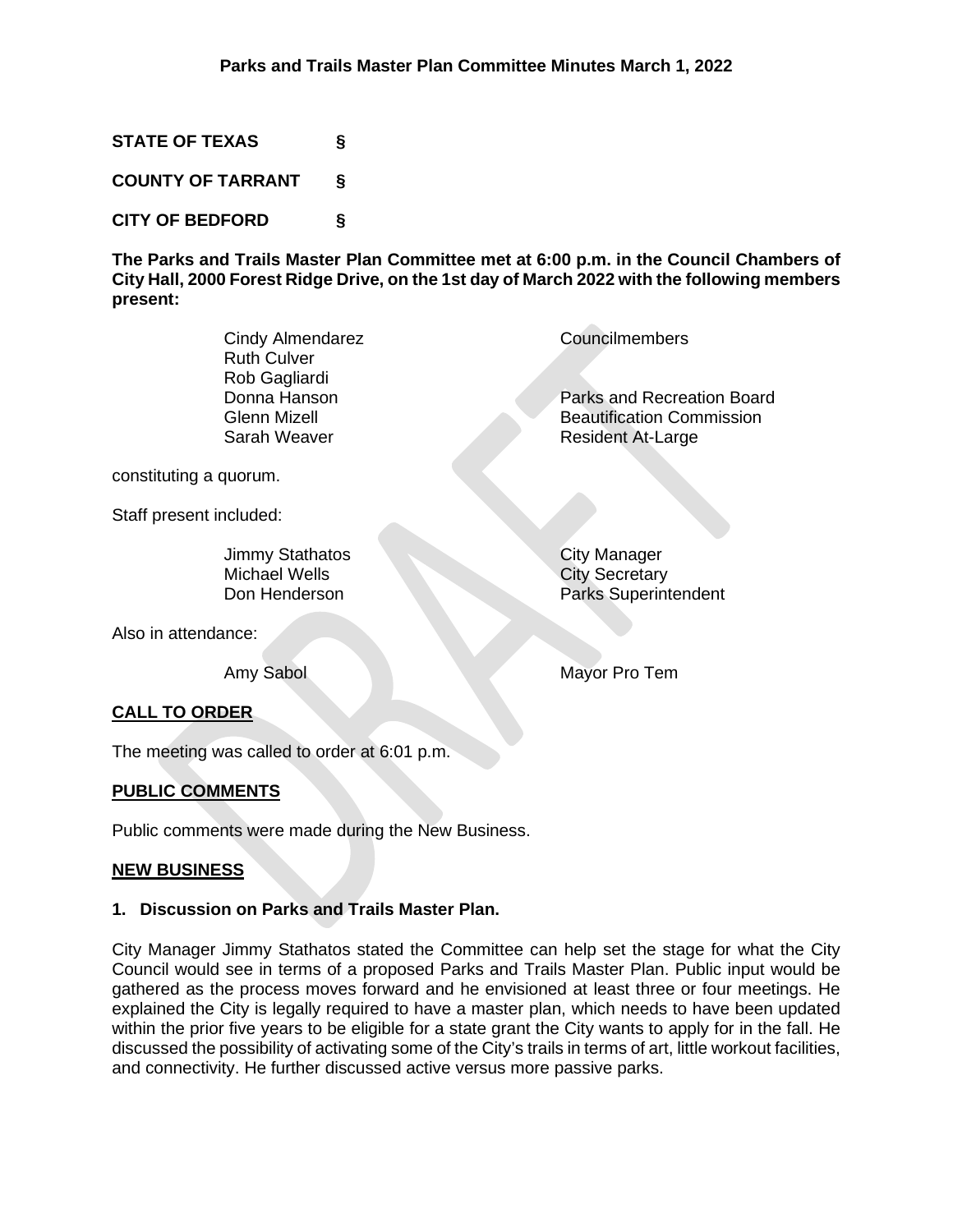Councilmember Ruth Culver stated she was honored to have the position on the Committee but will be going off the Council in April and will not run for a second term. She asked that Mayor Pro Tem Amy Sabol take her place on the Committee.

Dennis Sims, with Dunkin Sims Stoffels, the consultant on the project, stated the company is landscape architects and park planners with 40-years' experience in the Dallas-Fort Worth area and only does park planning for municipalities. He stated the project is to update the City's 2016 Park Master Plan. He explained a master plan is a document that governmental entities can use to plan their park system in a systematic and logical way so that citizens are being served and that there is a good expenditure of public dollars. He discussed the reasoning for such plans having to be submitted to the Texas Parks and Wildlife Department. He stated even though plans are good for ten years, they should be updated every five years to be eligible to apply for state grants as that they may be out-of-date.

Mr. Sims stated the City should determine what the citizens want and one method to do so is the public hearing process, which is one of the purposes of the Committee. One of the updates to the Master Plan is to redo an inventory of the parks to see what has been built or taken out in the last five years. The whole park system would be examined, including the location of each park and how it is being serviced currently compared to 2016. Mr. Sims stated they will not be doing a completely new park master plan but an update to that so the state can accept it; however, every ten years, the City needs to do an entirely new master plan. He further stated that the state wants a new priority list, which Council must adopt by resolution. Further, the City's demographics will need to be updated, most likely based on the 2020 census. There was discussion on Generations Park and the amount of grants available for indoor and outdoor facilities.

Mr. Sims stated the process would probably take two to three months depending on how the public meetings go. There was discussion on the Committee reviewing the update and making recommendations to the Parks and Recreation Advisory Board and the City Council.

In response to questions from the Committee, Mr. Sims stated matches for the state grants can come from multiple ways, including cash, labor, and/or land value. There was discussion on the timing for updating the Parks Master Plan, including requirements by the Texas Department of Parks and Wildlife and eligibility for grants, and the process by which the 2016 Master Plan was developed. Mr. Sims stated surveys would not be sent out for this update, as they are more for new park plans, but there would be the required public input. Mr. Stathatos stated the City would look at opportunities to engage the public through social media. He further stated the City is looking at an outdoor grant funded through sales tax on sporting goods, and that Council would have to decide on the actual project to be funded through the grant.

Bruce Emery, a resident of Bedford, asked for guidance on what things in the Plan are allowed to be changed, including what could be removed. He stated some of the parks have changed considerably in five years, which would need to be included as to the intent for those parks, and some neighborhoods have changed. Mr. Sims stated that would be part of the public input process.

Mr. Sims stated the process would need to be completed by the middle of July to submit the Master Plan in time to apply for the grant. There was discussion on the public input process and on pocket or neighborhood parks, including the costs to maintain them and utilizing property in the flood plain. Mr. Sims advised that neighborhood parks be a minimum of five acres so amenities can be added to make them viable.